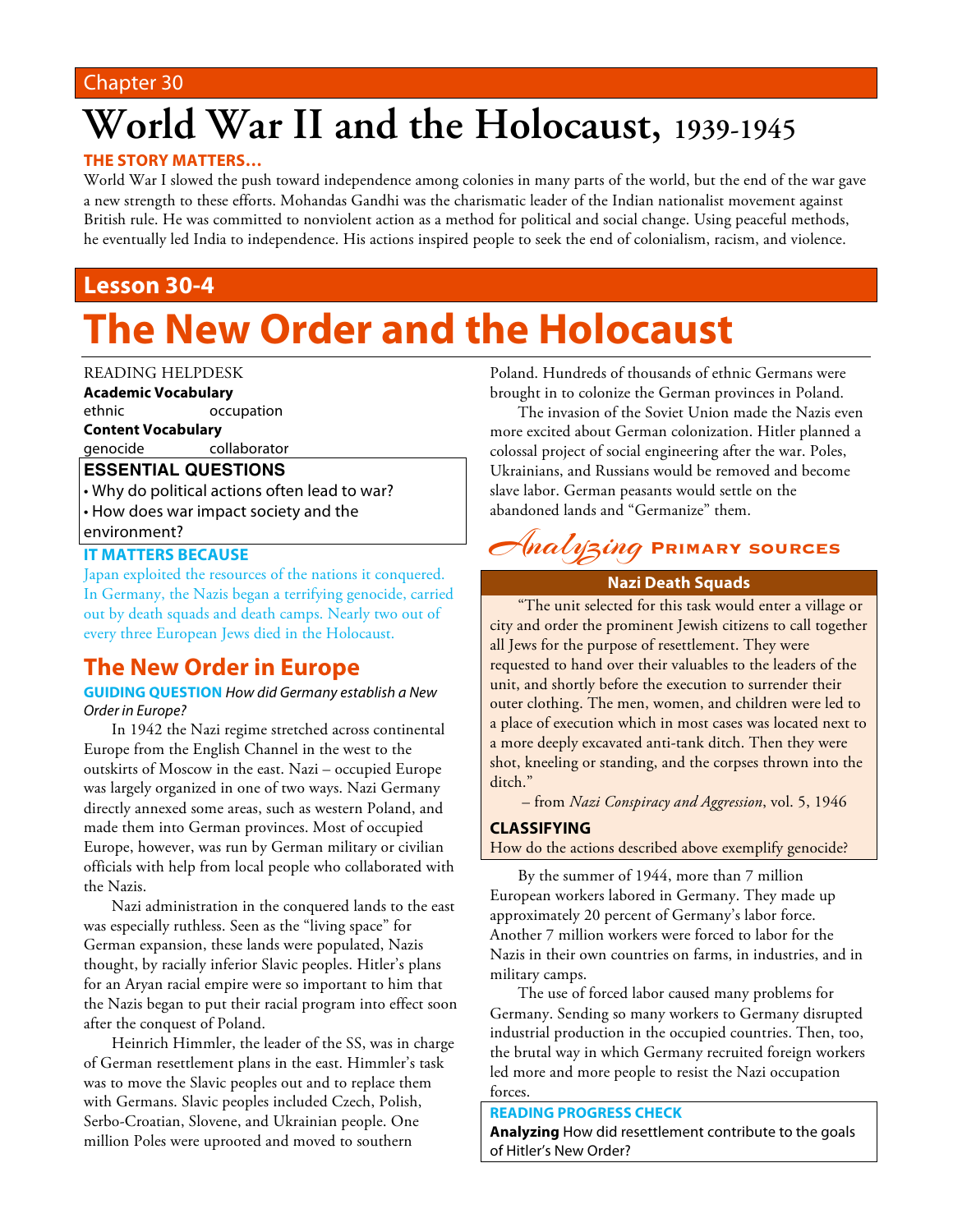## **The Holocaust**

#### **GUIDING QUESTION** *How did Adolf Hitler's views on race influence the New Order?*

No aspect of the Nazi New Order was more terrifying than the deliberate attempt to exterminate the Jews. Racial struggle was a key element in Hitler's world of ideas. He saw it as a clearly defined conflict of opposites. On one side were the Aryans, who were the creators of human cultural development, according to Hitler. On the other side were the Jews, whom Hitler blamed for Germany's defeat in World War I and the Depression.

Himmler and the SS closely shared Hitler's racial ideas. The SS was given responsibility for what the Nazis called their Final Solution to the Jewish problem. The Final Solution was genocide of the Jewish people.

#### **The** *Einsatzgruppen*

Reinhard Heydrich, head of the SS's Security Service, had the task of administering the Final Solution. Heydrich created special strike forces, called *Einsatzgruppen*, to carry out Nazi plans. After the defeat of Poland, these forces rounded up all Polish Jews and put them in ghettos set up in many Polish cities. Conditions in the ghettos were horrible. Families were crowded together in unsanitary housing. The Nazis tried to starve residents by allowing only minimal amounts of food. In spite of their suffering, residents carried on, and some organized resistance against the Nazis.

In June 1941, the *Einsatzgruppen* were given the new job acting as mobile killing units. These SS death squads followed the regular army's advance into the Soviet Union. Their job was to round up Jews in their villages, execute them, and to bury them in mass graves.

#### **The Death Camps**

The *Einsatzgruppen* probably killed more than 1 million Jews. As appalling as that sounds, it was too slow by Nazi standards. They decided to kill the European Jews in specially built death camps.

Beginning in 1942, Jews from countries occupied by Germany or sympathetic to Germany were rounded up, packed like cattle into freight trains, and shipped to Poland. Six extermination centers were built in Poland for this purpose. The largest was Auschwitz (OWSH • vihts).

About 30 percent of the new arrivals at Auschwitz were sent to a labor camp, where many were starved or worked to death. The remainder of the people went to the gas chambers. Some inmates were subjected to cruel and painful "medical" experiments.

By the spring of 1942, the death camps were in full operation. First priority was given to the elimination of the Polish ghettos. By the summer of 1942, Jews were also being shipped from France, Belgium, and Holland. Even as the Allies were winning the war in 1944, Jews were shipped from Greece and Hungary. In spite of Germany's desperate military needs, even late in the war when Germany was

facing utter defeat, the Final Solution often had priority in using railroad cars to ship Jews to the death camps. **The Death Toll**

The Germans killed approximately 6 million Jews, more than 3 million of them in the death camps. Even in concentration camps that were not designed specifically for mass murder, large numbers of inmates were worked to death or subjected to deadly medical experiments. Virtually 90 percent of the Jewish populations of Poland, the Baltic countries, and Germany were killed. Overall, the Holocaust was responsible for the death of nearly two out of every three European Jews.

The Nazis were also responsible for the deliberate death by shooting, starvation, or overwork of as many as another 9 to 10 million non – Jewish people. The Nazis considered the Roma, who are sometimes known as Gypsies, to be an alien race. About 40 percent of Europe's Roma were killed in the death camps.

The leading citizens of the Slavic peoples were arrested and killed. Probably an additional 4 million Poles, Ukrainians, and Belorussians lost their lives as slave laborers. Finally, at least 3 to 4 million Soviet prisoners of war were killed.

This mass slaughter of European Jews is known as Shoah – a Hebrew word meaning "total destruction." Many Jews attempted to resist the Nazis. Friends and strangers aided some Jews, hiding them or smuggling them to safe areas. A few foreign diplomats saved Jews by issuing exit visas. The nation of Denmark saved almost its entire Jewish population.

Some people did not believe the accounts of death camps because, during World War 1, allies had greatly exaggerated German atrocities to arouse enthusiasm for the war. Most often, people pretended not to notice what was happening. Even worse, collaborators helped the Nazis hunt down Jews. Although the Allies were aware of the concentration camps and death camps, they chose to concentrate on ending the war. Not until after the war did the full extent of the horror and inhumanity of the Holocaust impress itself upon people's consciousness.

**READING PROGRESS CHECK Explaining** What was the role of the *Einsatzgruppen*?

# **The New Order in Asia**

**GUIDING QUESTION** *What characterized the New Order in Asia?*

Japan needed its new possessions in Asia to meet its growing need for raw materials, such as tin and oil, and as markets for its manufactured goods. To organize these possessions, Japanese leaders included them in the Greater East Asia Co-Prosperity Sphere. This economic community supposedly would provide mutual benefits to the occupied areas and to Japan.

The Japanese had conquered Southeast Asia under the slogan "Asia for the Asiatics." Japanese officials in occupied territories promised that local governments would be